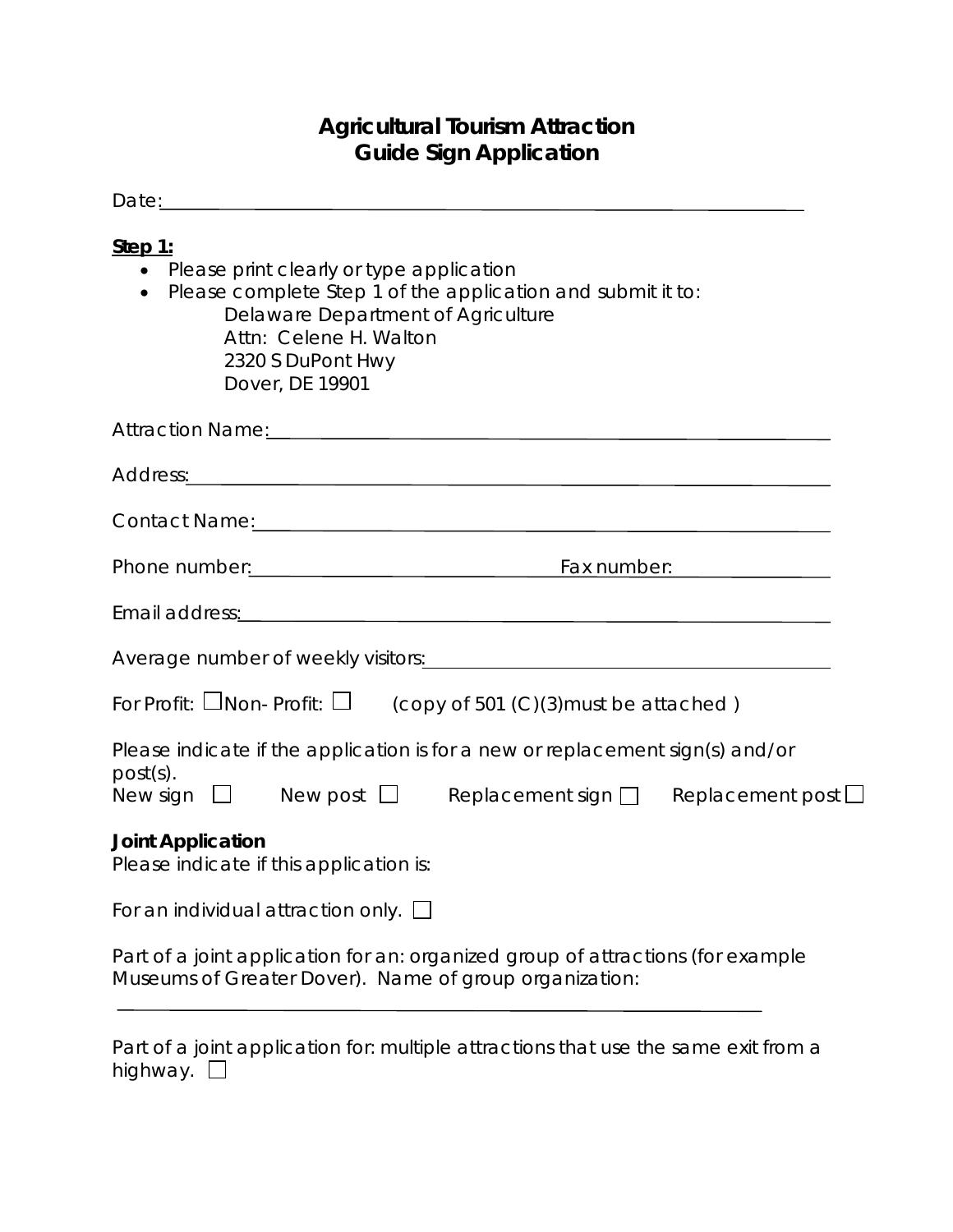Names of other participating organizations:

| Eligibility              |                                               |                                                                                                                                                                                                                                                                                                                                                                                |
|--------------------------|-----------------------------------------------|--------------------------------------------------------------------------------------------------------------------------------------------------------------------------------------------------------------------------------------------------------------------------------------------------------------------------------------------------------------------------------|
|                          |                                               |                                                                                                                                                                                                                                                                                                                                                                                |
|                          |                                               |                                                                                                                                                                                                                                                                                                                                                                                |
| Recreational: $\Box$     |                                               | Cultural: $\Box$ Historical: $\Box$                                                                                                                                                                                                                                                                                                                                            |
| Sign Design (check one): |                                               |                                                                                                                                                                                                                                                                                                                                                                                |
|                          |                                               | Would like to use the attached logo (attach a full color copy). $\Box$                                                                                                                                                                                                                                                                                                         |
|                          |                                               | Would like assistance redesigning the attached logo (attach a full color copy). $\Box$                                                                                                                                                                                                                                                                                         |
|                          |                                               | Do not currently have a logo and would like design assistance. $\Box$                                                                                                                                                                                                                                                                                                          |
|                          | Attraction name as it should appear on signs: |                                                                                                                                                                                                                                                                                                                                                                                |
|                          | Please indicate requested sign placement;     | <b>Placement</b> (You may use additional sheets of paper if needed)<br>Attractions shall be located within 3 miles traveling distance from the<br>intersection or interchange where the sign is to be installed.<br>You may describe a route such as: From RT1, Exit 95 to the attraction, or specific<br>locations, such as: The intersection of RT13S and Peach Basket Road. |
| Step 2:                  |                                               |                                                                                                                                                                                                                                                                                                                                                                                |
|                          | Delaware Department of Agriculture Approval:  |                                                                                                                                                                                                                                                                                                                                                                                |
| Eligibility:             | Approved $\Box$                               | Denied                                                                                                                                                                                                                                                                                                                                                                         |
| Design:                  | Approved $\Box$                               | Denied $\Box$                                                                                                                                                                                                                                                                                                                                                                  |
| Reason for denial:       |                                               |                                                                                                                                                                                                                                                                                                                                                                                |

<u> 1980 - Johann Barbara, martxa amerikan per</u>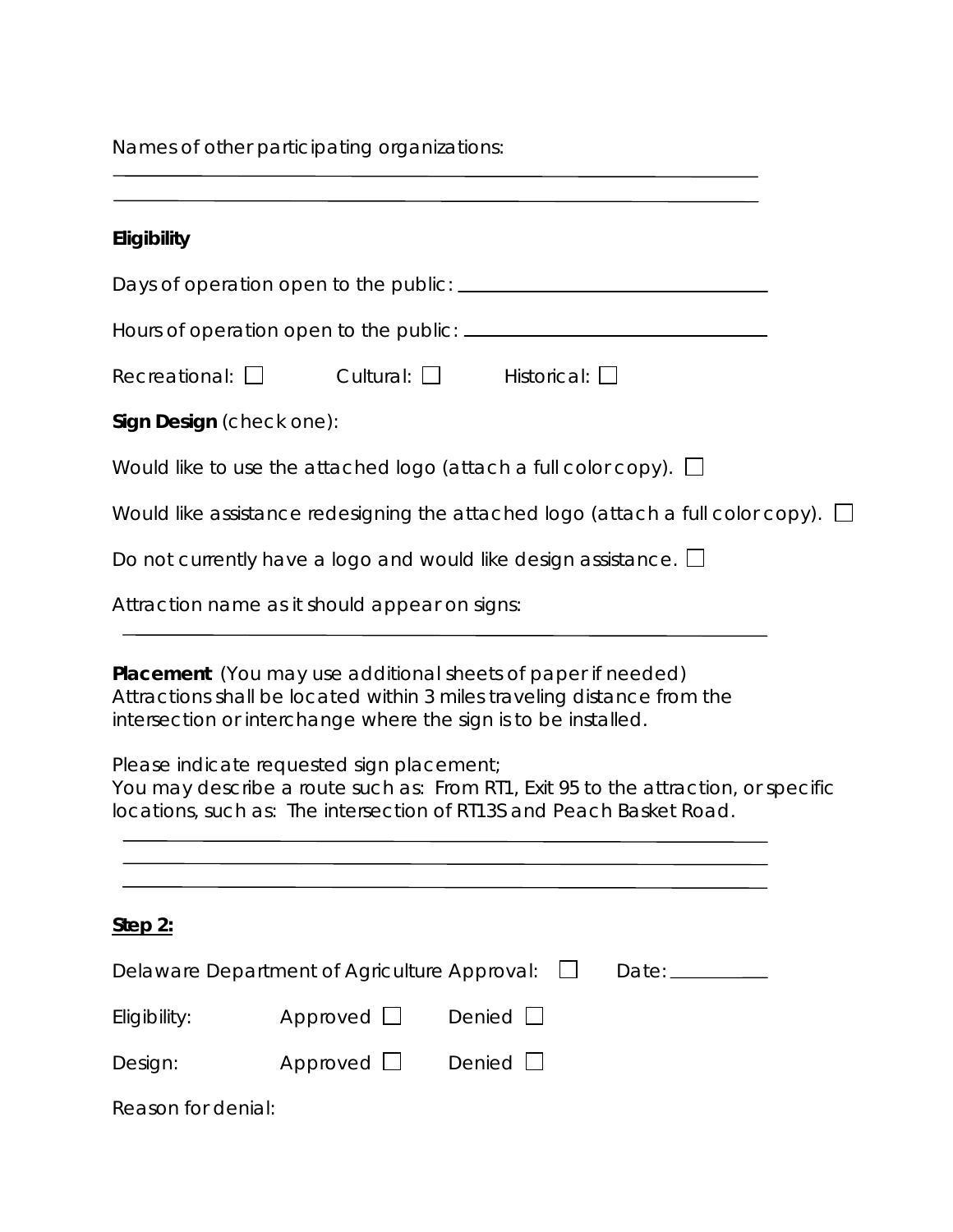Date On hold - waiting for other attraction applications:

| <b>Step 3:</b> Please attach estimates for each sign placement |                 |               |  |  |
|----------------------------------------------------------------|-----------------|---------------|--|--|
| <b>DeIDOT</b>                                                  | Approval $\Box$ | Date: $  $    |  |  |
| Design:                                                        | Approved $\Box$ | Denied $\Box$ |  |  |
| Placement:                                                     | Approved $\Box$ | Denied $\Box$ |  |  |
| Reason for denial:                                             |                 |               |  |  |
|                                                                |                 |               |  |  |

**Step 4:** (You may use additional sheets of paper if needed)

List the funding sources and amounts for each sign placement and attach proof:

#### **For Official Use Only**

- **Step 1:** Date application received at DDA:
- **Step 2:** Date sent to DelDot:
- **Step 3:** Date received at DDA after DelDot approval or rejection:
- **Step 4:** Date returned to Applicant for Funding:
- **Step 5:** Date received Funding for signage:
- **Step 6:** Date DDA sent funding and application to DelDot for fabrication & inst \_\_\_\_\_\_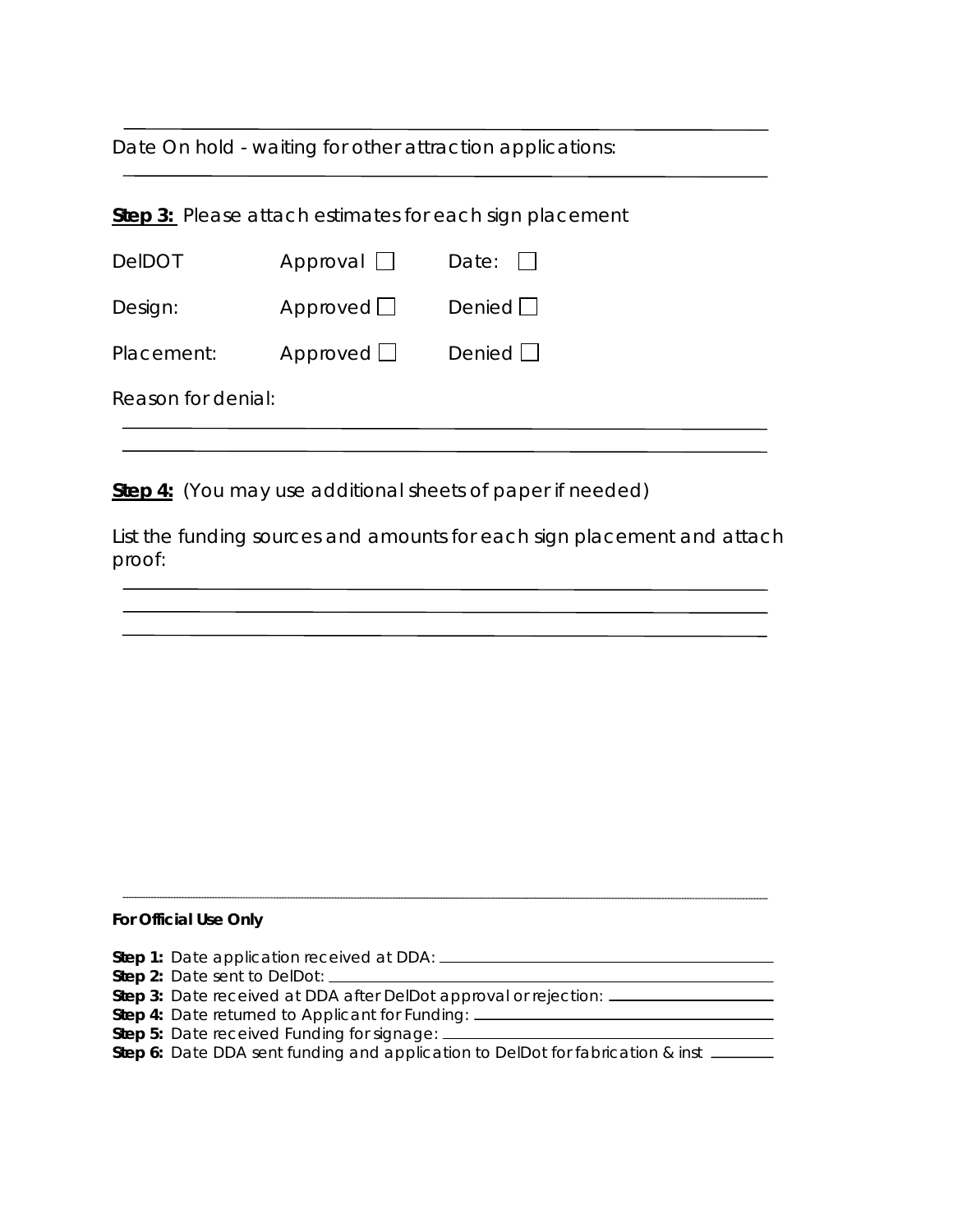# **STANDARDS FOR AGRICULTURAL TOURISM ATTRACTION GUIDE SIGNS**

#### **BACKGROUND**

The Standards for Agricultural Tourism Guide Signs have been developed by the Delaware Department of Transportation (DelDOT) and the Delaware Department of Agriculture (DDA). These guidelines govern all requests for agricultural tourism guide signs.

#### **GENERAL**

- ♦ All questions regarding these standards shall be directed to DDA.
- ♦ Installation of signs on state maintained roads are the responsibility of DelDOT which has the final authority for all sign related decisions.
- ♦ Eligibility for participation in this program shall be determined by DDA.
- ♦ To ensure uniformity, DelDOT will fabricate all signs regardless of the jurisdiction of the placement.
- ♦ Any agricultural tourism attraction that displays signs that are not within the standards of this program will be ineligible for all facets of the program.

#### **ELIGIBILITY REQUIREMENTS**

To be eligible for agricultural tourism signs, agricultural tourism attractions must meet the following minimum requirements:

- $\blacklozenge$  Must be open to the general public at least six (6) months per year, 5 days per week and 6 hours per day, or time equivalent per week. Seasonal agricultural tourism attractions will be considered on a case by case basis.
- ♦ Must be of agricultural interest or an agricultural tourism activity. Agricultural interest means that the attraction is defined under Delaware statutes as agriculture. Agricultural tourism activity means any activity that allows members of the general public to view or enjoy rural activities, including but not limited to: farming; ranching; wineries; historical, cultural or harvest-your-own activities; guided or self-guided tours; bed and breakfast accommodations (provided they are located on an operating farm). An activity is an agritourism activity whether or not the participant paid to participate in the activity.
- ♦ If products are sold, must be able to document that 51% of the product being sold is grown or produced on or by the farm or farmer applying for eligibility.
- ♦ Must be located outside of an urbanized area or small urban area boundary.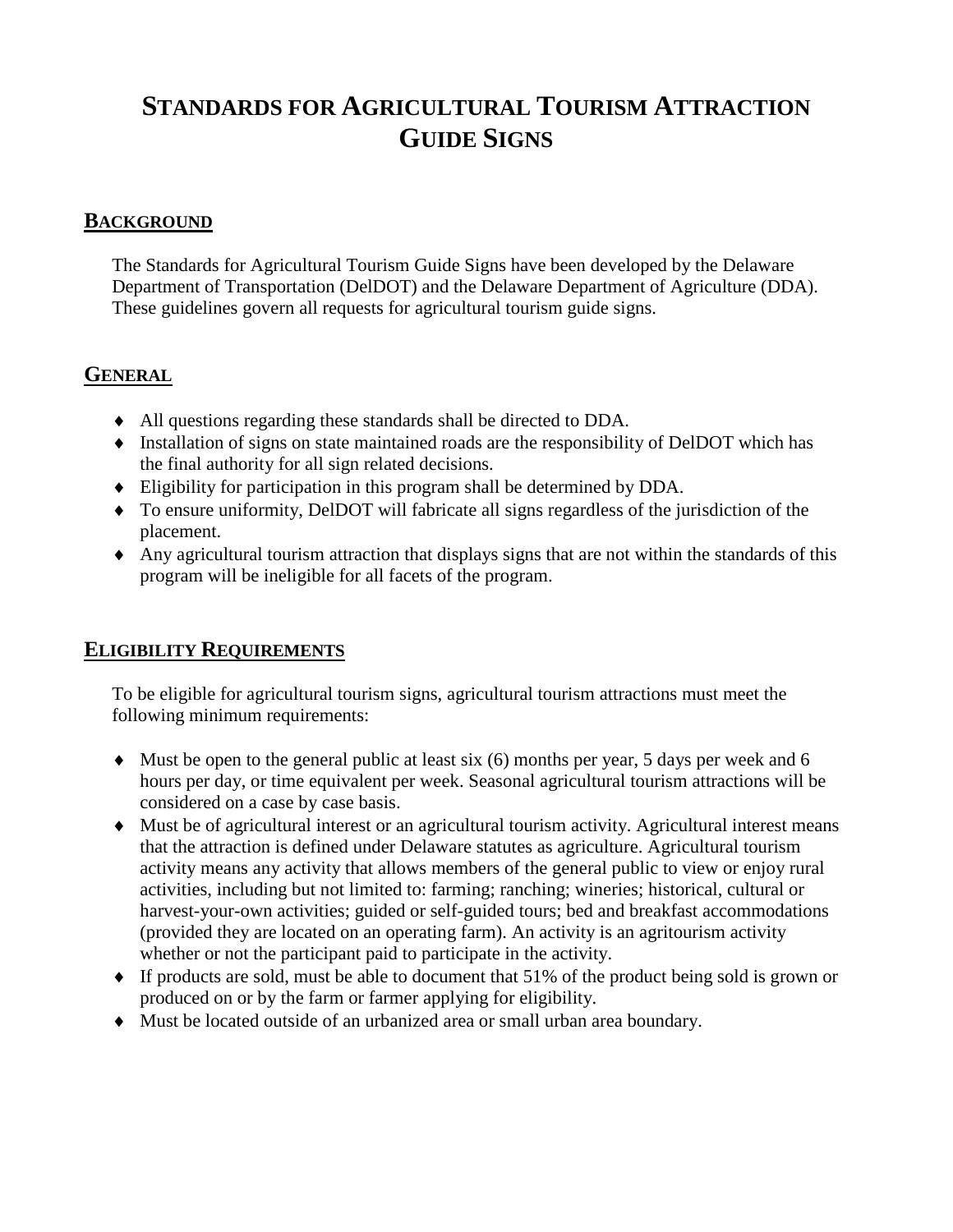#### **SIGN REQUEST APPLICATION AND APPROVAL PROCESS**

All requests for agricultural tourism guide signs must be submitted on the application form provided by the Delaware Department of Agriculture. To obtain an application, contact the Delaware Department of Agriculture at (302) 698-4500 or email dda.marketing@state.de.us. Applications will be accepted on a rolling basis.

The approval process steps are as follows:

- Step 1: The applicant will submit a completed Agricultural Tourism Guide Sign Application to the Delaware Department of Agriculture for approval.
- Step 2: DDA will review the applications for completeness and determine if the applicant meets eligibility requirements. If eligibility requirements are met, DDA will forward the application to DelDOT. If eligibility requirements are not met, DDA will return the application to the applicant, stating the reason for denial.
- Step 3: DelDOT will review the application to determine if the agricultural tourism attraction meets sign placement requirements per the DelDOT Manual on Uniform Traffic Control Devices (DelDOT MUTCD). If the request for signs is approved by DelDOT, the DelDOT Signing Section will prepare a cost estimate at no charge to the applicant.
- Step 4: DDA will forward the cost estimate and sign layout to the applicant.
- Step 5: The applicant is responsible for funding the fabrication and installation of all approved signs. Once the applicant agrees to accept the cost, the signing project will be scheduled. Upon completion an invoice will be sent by DelDOT to the applicant.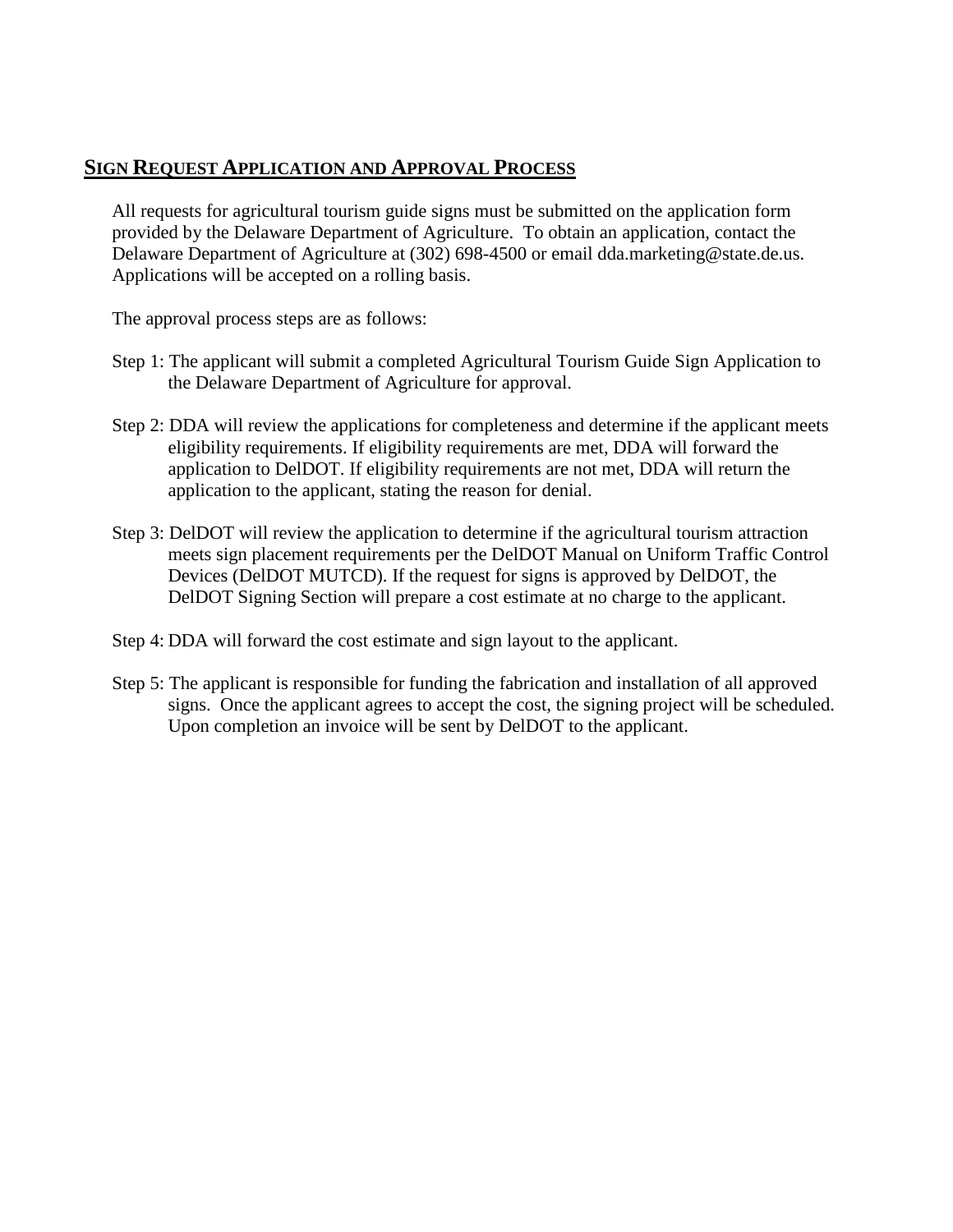### **SIGN DESIGN AND PLACEMENT**



Figure 1

Sign designs and placement will be determined by DelDOT and shall be in compliance with the DelDOT Manual on Uniform Traffic Control Devices (DelDOT MUTCD).

**Sign Design:** Signs shall have a blue background and white legend. A 24" x 24" plaque will display the name of the agricultural tourism attraction or an approved logo, and a 24" x 9" directional arrow as shown in Figure 1.

**Placement:** Sign placements shall meet minimum sign spacing requirements per the DelDOT MUTCD and shall not conflict with existing regulatory, warning or guide signs. Signs shall be no more than three miles from the attraction. Trailblazer signs with arrows shall be placed at all decision points and may be placed at straight-through intersections and on a continuous road if there is no sign for more than 2 miles.

Signs shall be installed only on rural conventional roads and shall not be placed on conventional roads in urban areas nor at interchanges on freeways or expressways.

If multiple requests for agricultural tourism attraction signs are made, priority will be made based on the following guidelines:

- ♦ Agricultural tourism attractions located nearest to the intersection where the sign is to be installed will be given priority.
- ♦ Agricultural tourism attractions that are open year round will be given priority over seasonal agricultural tourism attractions.